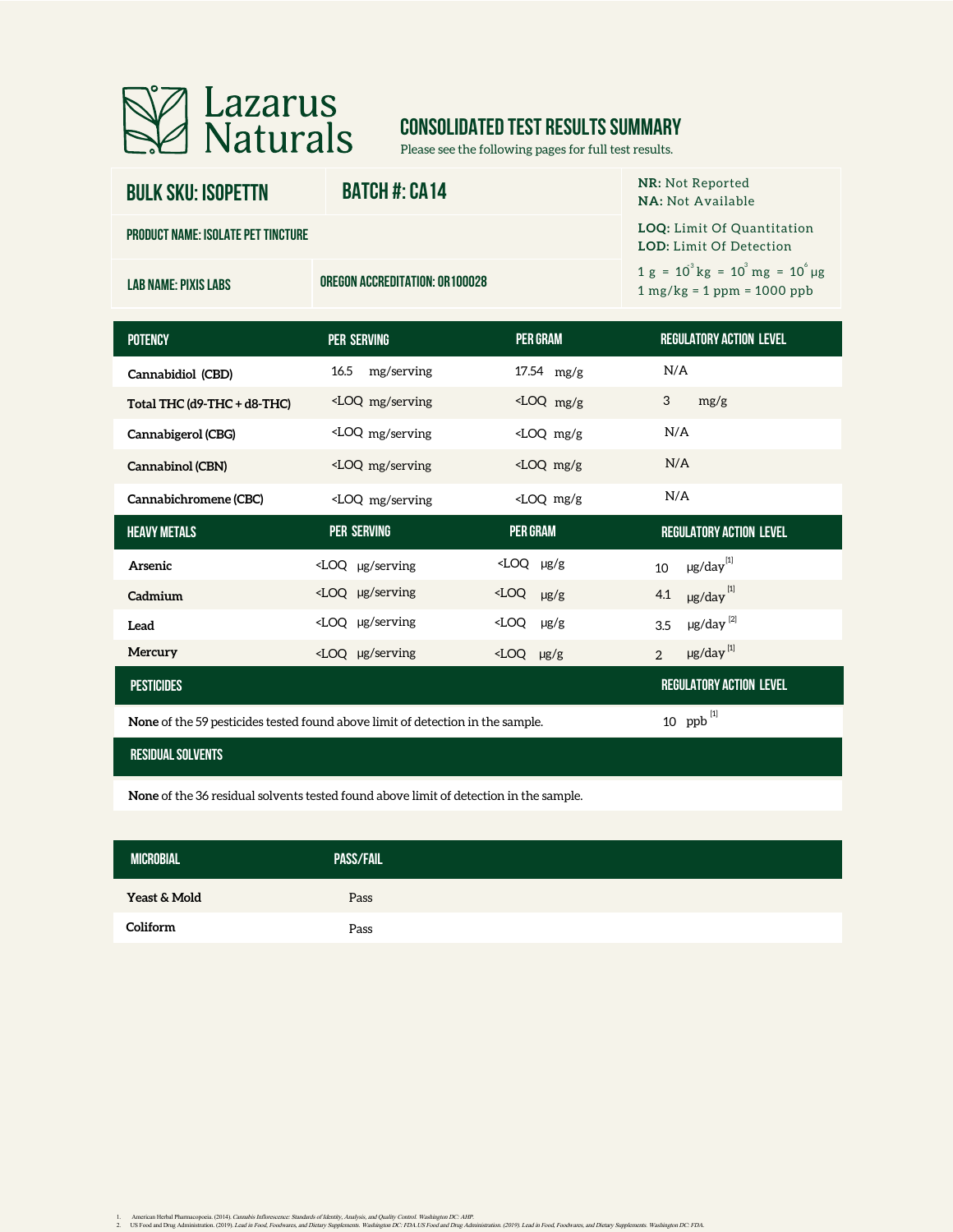



**Report Number: Report Date: ORELAP#:** 01/17/2020 OR100028 **Received:** 01/14/20 09:14 **Purchase Order:** 20-000514/D01.R00

| <b>Customer:</b>         | Etz Hayim Holdings |
|--------------------------|--------------------|
| <b>Product identity:</b> | CA14 ISOPETTN      |
| <b>Client/Metrc ID:</b>  | ٠                  |
| Laboratory ID:           | 20-000514-0001     |

### **Summary**

| Potency:        |               |        |              |               |                                      |                  |
|-----------------|---------------|--------|--------------|---------------|--------------------------------------|------------------|
| Analyte per 1ml | <b>Result</b> | Limits | <b>Units</b> | <b>Status</b> | CBD-Total per 1ml                    | 16.5 mg/1ml      |
| CBD per 1ml     | 16.5          |        | mg/1ml       |               | THC-Total per 1ml                    | $< 0.059$ mg/1ml |
|                 |               |        |              |               | (Reported in milligrams per serving) |                  |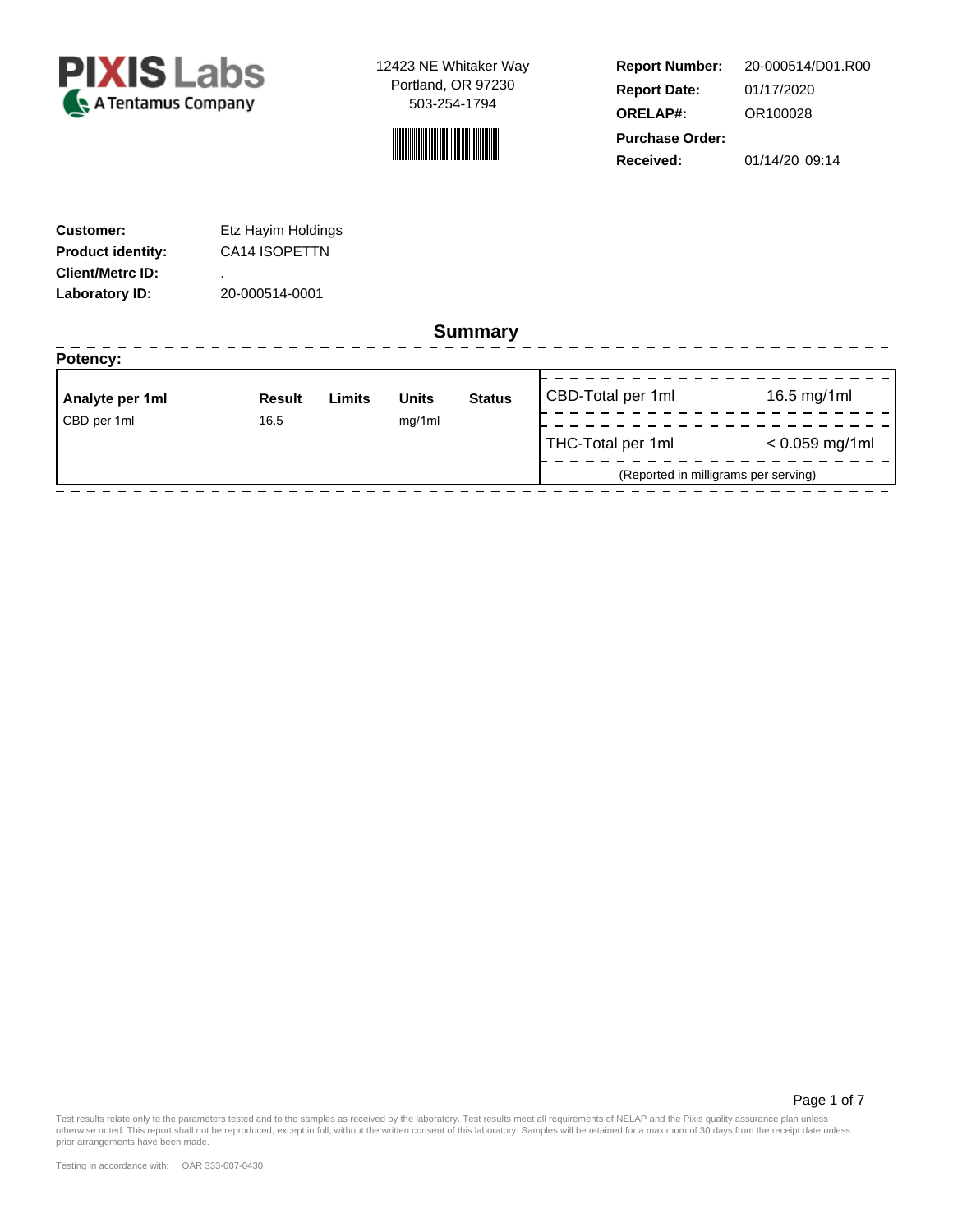



**Report Number: Report Date: ORELAP#:** 01/17/2020 OR100028 **Received:** 01/14/20 09:14 **Purchase Order:** 20-000514/D01.R00

| Customer:                | Etz Hayim Holdings |
|--------------------------|--------------------|
| <b>Product identity:</b> | CA14 ISOPETTN      |
| <b>Client/Metrc ID:</b>  | ٠                  |
| <b>Sample Date:</b>      |                    |
| Laboratory ID:           | 20-000514-0001     |
| <b>Relinguished by:</b>  | Brian Ramos        |
| Temp:                    | 19.5 $\degree$ C   |
| Serving Size #1:         | 0.941 a            |

### **Sample Results**

| Potency per 1ml                     |         |        | Batch: 2000488 |            |          |                   |              |
|-------------------------------------|---------|--------|----------------|------------|----------|-------------------|--------------|
| Analyte                             | Result  | Limits | <b>Units</b>   | <b>LOQ</b> | Analyze  | <b>Method</b>     | <b>Notes</b> |
| CBC per 1ml <sup>+</sup>            | $<$ LOQ |        | mg/1ml         | 0.0314     | 01/17/20 | J AOAC 2015 V98-6 |              |
| CBC-A per 1ml <sup>+</sup>          | $<$ LOQ |        | mg/1ml         | 0.0314     | 01/17/20 | J AOAC 2015 V98-6 |              |
| CBC-Total per 1ml <sup>+</sup>      | $<$ LOQ |        | mg/1ml         | 0.0589     | 01/17/20 | J AOAC 2015 V98-6 |              |
| CBD per 1ml                         | 16.5    |        | mg/1ml         | 0.0314     | 01/17/20 | J AOAC 2015 V98-6 |              |
| CBD-A per 1ml                       | $<$ LOQ |        | mg/1ml         | 0.0314     | 01/17/20 | J AOAC 2015 V98-6 |              |
| CBD-Total per 1ml                   | 16.5    |        | mg/1ml         | 0.0589     | 01/17/20 | J AOAC 2015 V98-6 |              |
| CBDV per 1ml <sup>+</sup>           | $<$ LOQ |        | mg/1ml         | 0.0314     | 01/17/20 | J AOAC 2015 V98-6 |              |
| CBDV-A per 1ml <sup>+</sup>         | $<$ LOQ |        | mg/1ml         | 0.0314     | 01/17/20 | J AOAC 2015 V98-6 |              |
| CBDV-Total per 1ml <sup>+</sup>     | $<$ LOQ |        | mg/1ml         | 0.0585     | 01/17/20 | J AOAC 2015 V98-6 |              |
| CBG per 1ml <sup>+</sup>            | $<$ LOQ |        | mg/1ml         | 0.0314     | 01/17/20 | J AOAC 2015 V98-6 |              |
| CBG-A per 1ml <sup>+</sup>          | $<$ LOQ |        | mg/1ml         | 0.0314     | 01/17/20 | J AOAC 2015 V98-6 |              |
| CBG-Total per 1ml <sup>+</sup>      | $<$ LOQ |        | mg/1ml         | 0.0589     | 01/17/20 | J AOAC 2015 V98-6 |              |
| CBL per 1ml <sup>+</sup>            | $<$ LOQ |        | mg/1ml         | 0.0314     | 01/17/20 | J AOAC 2015 V98-6 |              |
| CBN per 1ml                         | $<$ LOQ |        | mg/1ml         | 0.0314     | 01/17/20 | J AOAC 2015 V98-6 |              |
| $\Delta$ 8-THC per 1ml <sup>+</sup> | $<$ LOQ |        | mg/1ml         | 0.0314     | 01/17/20 | J AOAC 2015 V98-6 |              |
| $\Delta$ 9-THC per 1ml              | $<$ LOQ |        | mg/1ml         | 0.0314     | 01/17/20 | J AOAC 2015 V98-6 |              |
| THC-A per 1ml                       | $<$ LOQ |        | mg/1ml         | 0.0314     | 01/17/20 | J AOAC 2015 V98-6 |              |
| THC-Total per 1ml                   | $<$ LOQ |        | mg/1ml         | 0.0589     | 01/17/20 | J AOAC 2015 V98-6 |              |
| THCV per 1ml <sup>+</sup>           | $<$ LOQ |        | mg/1ml         | 0.0314     | 01/17/20 | J AOAC 2015 V98-6 |              |
| THCV-A per 1ml <sup>+</sup>         | $<$ LOQ |        | mg/1ml         | 0.0314     | 01/17/20 | J AOAC 2015 V98-6 |              |
| THCV-Total per 1ml <sup>+</sup>     | $<$ LOQ |        | mg/1ml         | 0.0585     | 01/17/20 | J AOAC 2015 V98-6 |              |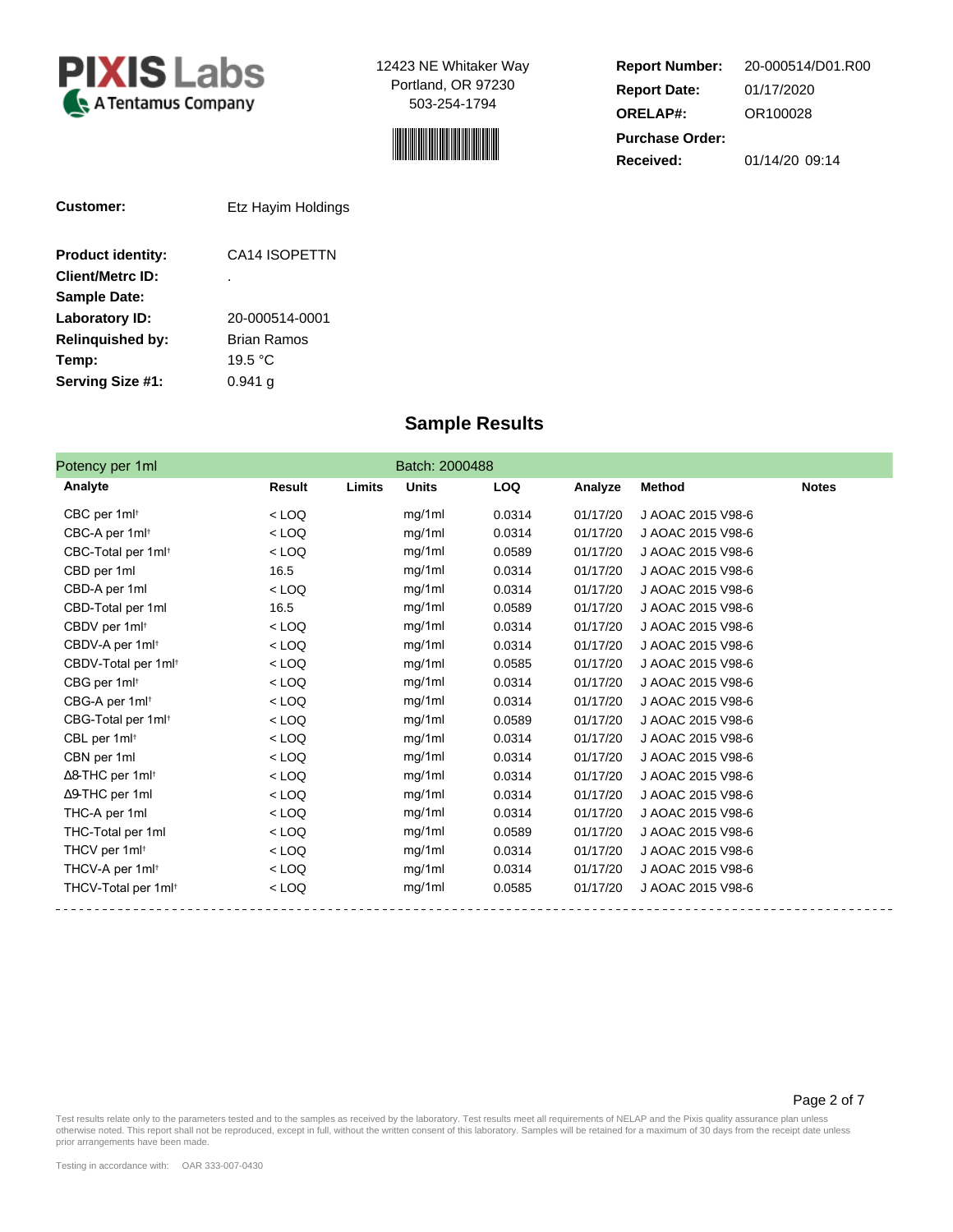



**Report Number: Report Date: ORELAP#:** 01/30/2020 OR100028 **Received:** 01/14/20 09:14 **Purchase Order:** 20-000514/D07.R00

--------------

Page 1 of 5

| <b>Customer:</b>         | Etz Hayim Holdings |
|--------------------------|--------------------|
| <b>Product identity:</b> | CA14 ISOPETTN      |
| <b>Client/Metrc ID:</b>  | ٠                  |
| Laboratory ID:           | 20-000514-0007     |

#### **Summary**

**Metals:**

- - - -

Less than LOQ for all analytes.

 $- - - - - - - -$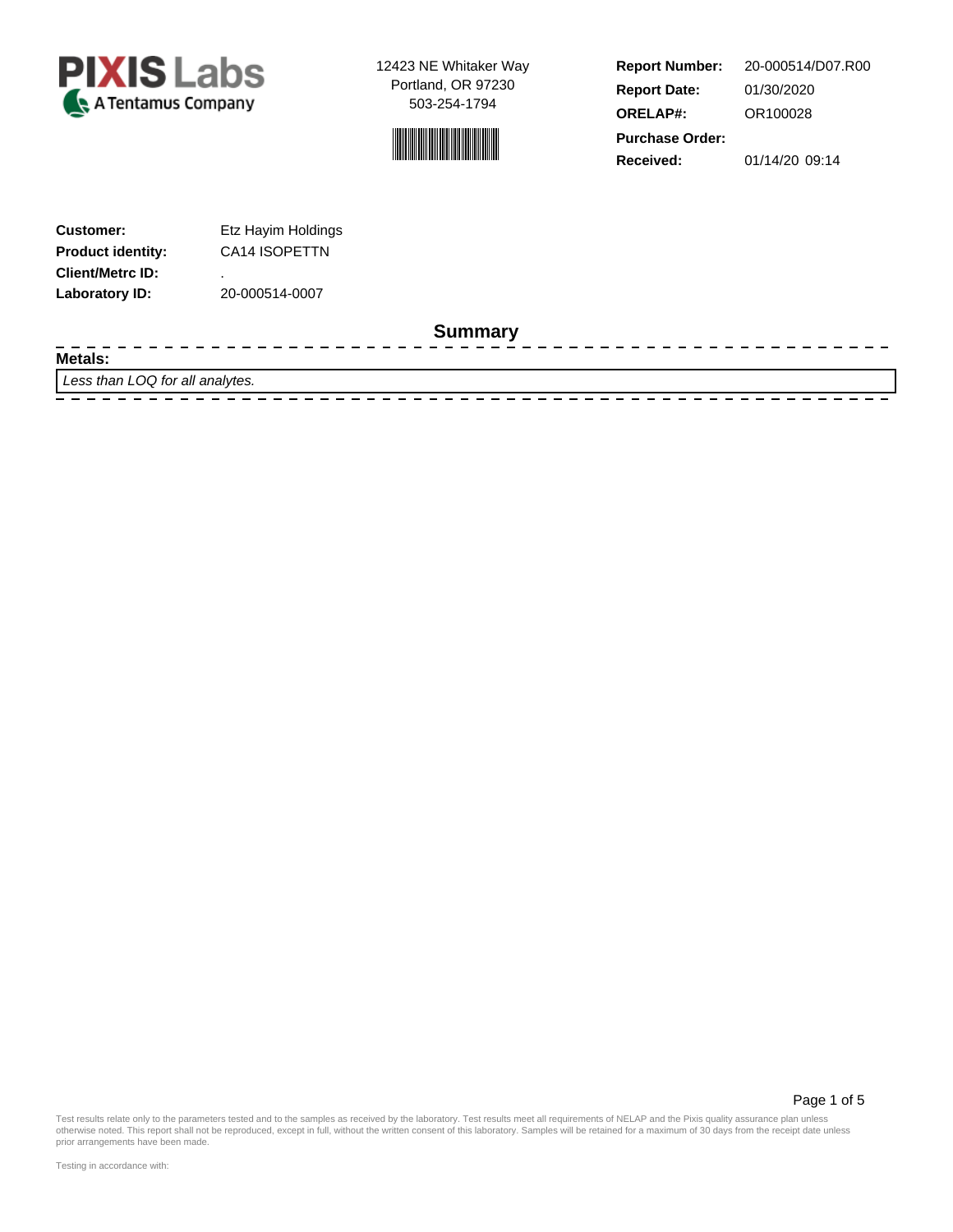



**Report Number: Report Date: ORELAP#:** 01/30/2020 OR100028 **Received:** 01/14/20 09:14 **Purchase Order:** 20-000514/D07.R00

| <b>Customer:</b>         | Etz Hayim Holdings |
|--------------------------|--------------------|
| <b>Product identity:</b> | CA14 ISOPETTN      |
| <b>Client/Metrc ID:</b>  |                    |
| <b>Sample Date:</b>      |                    |
| Laboratory ID:           | 20-000514-0007     |
| <b>Relinguished by:</b>  | <b>Brian Ramos</b> |
| Temp:                    | 19.5 °C            |

### **Sample Results**

| <b>Metals</b> |         |        |       |     |                |          |                     |              |
|---------------|---------|--------|-------|-----|----------------|----------|---------------------|--------------|
| Analyte       | Result  | Limits | Units | LOQ | <b>Batch</b>   | Analyze  | Method              | <b>Notes</b> |
| Arsenic       | $<$ LOQ |        | ma/ka |     | 0.0481 2000874 | 01/28/20 | AOAC 2013.06 (mod.) | H, X         |
| Cadmium       | $<$ LOQ |        | mg/kg |     | 0.0481 2000874 | 01/28/20 | AOAC 2013.06 (mod.) | H, X         |
| Lead          | $<$ LOQ |        | mg/kg |     | 0.0481 2000874 | 01/28/20 | AOAC 2013.06 (mod.) | H, X         |
| Mercury       | $<$ LOQ |        | mg/kg |     | 0.0240 2000874 | 01/28/20 | AOAC 2013.06 (mod.) | H, X         |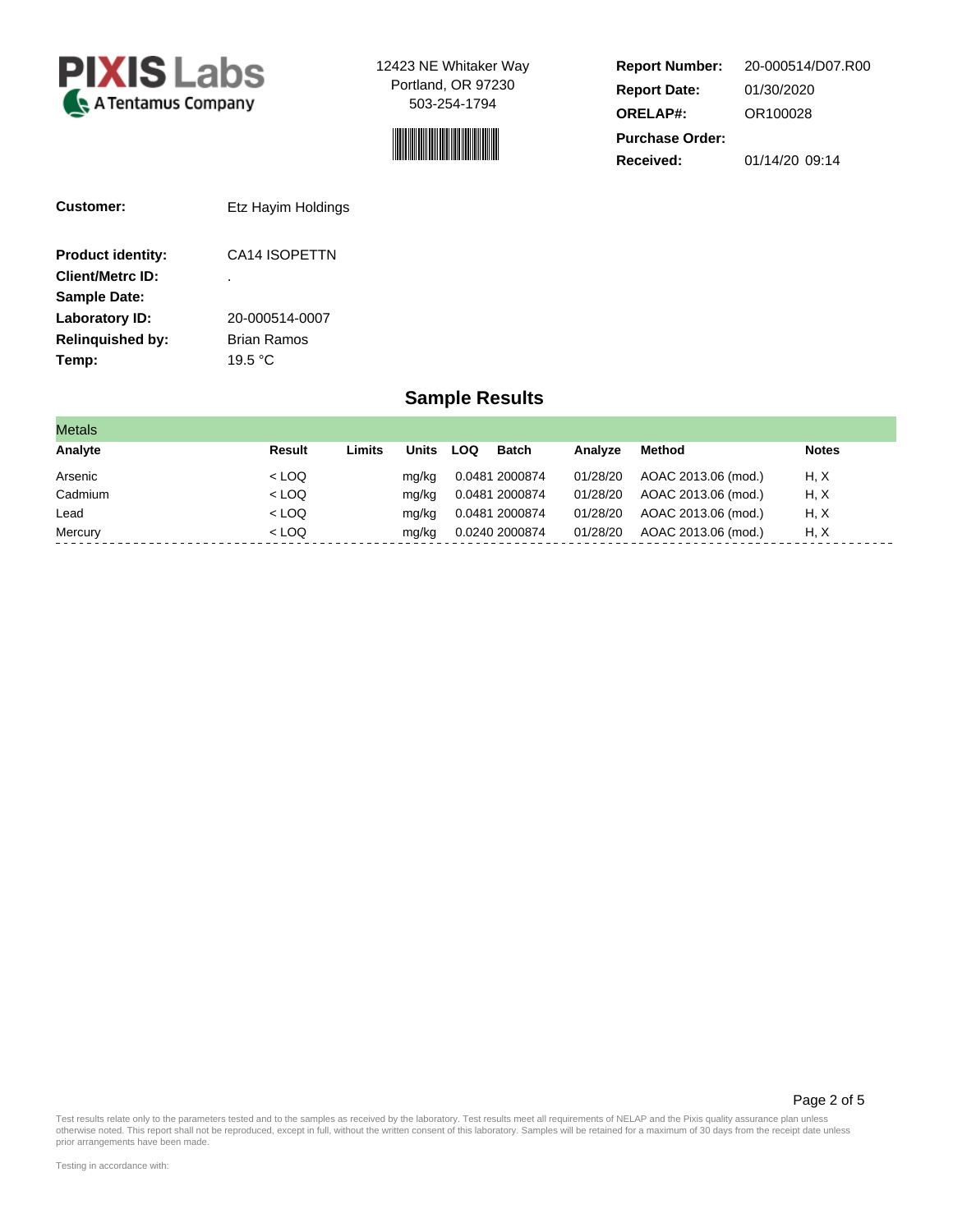



**Report Number: Report Date: ORELAP#:** 01/30/2020 OR100028 **Received:** 01/14/20 09:14 **Purchase Order:** 20-000514/D02.R00

---------------

| <b>Customer:</b>         | Etz Hayim Holdings |
|--------------------------|--------------------|
| <b>Product identity:</b> | CA14 ISOPETTN      |
| <b>Client/Metrc ID:</b>  | ٠                  |
| Laboratory ID:           | 20-000514-0002     |

#### **Summary**

**Pesticides:**

 $\frac{1}{2}$ 

All analytes passing and less than LOQ.

 $- - - - - - -$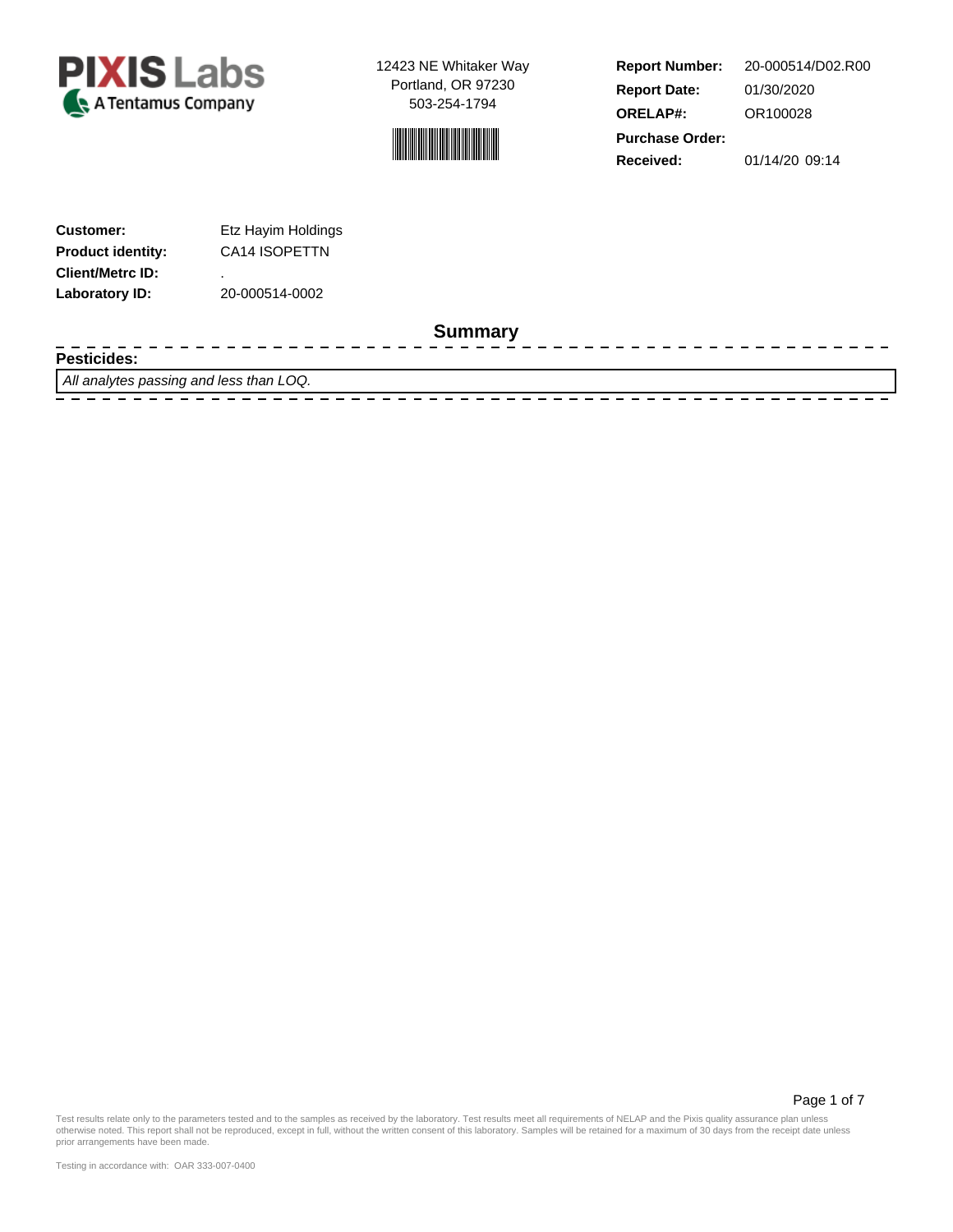



**Report Number: Report Date: ORELAP#:** 01/30/2020 OR100028 **Received:** 01/14/20 09:14 **Purchase Order:** 20-000514/D02.R00

| <b>Customer:</b>         | Etz Hayim Holdings |  |  |  |
|--------------------------|--------------------|--|--|--|
| <b>Product identity:</b> | CA14 ISOPETTN      |  |  |  |
| <b>Client/Metrc ID:</b>  | ٠                  |  |  |  |
| <b>Sample Date:</b>      |                    |  |  |  |
| Laboratory ID:           | 20-000514-0002     |  |  |  |
| <b>Relinguished by:</b>  | Brian Ramos        |  |  |  |
| Temp:                    | 19.5 °C            |  |  |  |

### **Sample Results**

| <b>Pesticides</b> |               |      |                                | Method AOAC 2007.01 & EN 15662 (mod) Units mg/kg Batch 2000845 |         |      | Analyze 01/28/20 02:17 PM      |
|-------------------|---------------|------|--------------------------------|----------------------------------------------------------------|---------|------|--------------------------------|
| Analyte           | <b>Result</b> |      | <b>Limits LOQ Status Notes</b> | Analyte                                                        | Result  |      | <b>Limits LOQ Status Notes</b> |
| Abamectin         | $<$ LOQ       | 0.50 | 0.250 pass                     | Acephate                                                       | $<$ LOQ | 0.40 | $0.250$ pass                   |
| Acequinocyl       | $<$ LOQ       | 2.0  | $1.00$ pass                    | Acetamiprid                                                    | $<$ LOQ | 0.20 | $0.100$ pass                   |
| Aldicarb          | $<$ LOQ       | 0.40 | $0.200$ pass                   | Azoxystrobin                                                   | $<$ LOQ | 0.20 | $0.100$ pass                   |
| <b>Bifenazate</b> | $<$ LOQ       | 0.20 | 0.100 pass                     | <b>Bifenthrin</b>                                              | $<$ LOQ | 0.20 | $0.100$ pass                   |
| <b>Boscalid</b>   | $<$ LOQ       | 0.40 | $0.200$ pass                   | Carbaryl                                                       | $<$ LOQ | 0.20 | $0.100$ pass                   |
| Carbofuran        | $<$ LOQ       | 0.20 | $0.100$ pass                   | Chlorantraniliprole                                            | $<$ LOQ | 0.20 | $0.100$ pass                   |
| Chlorfenapyr      | $<$ LOQ       | 1.0  | $0.500$ pass                   | Chlorpyrifos                                                   | $<$ LOQ | 0.20 | $0.100$ pass                   |
| Clofentezine      | $<$ LOQ       | 0.20 | $0.100$ pass                   | Cyfluthrin                                                     | $<$ LOQ | 1.0  | 0.500 pass                     |
| Cypermethrin      | $<$ LOQ       | 1.0  | $0.500$ pass                   | Daminozide                                                     | $<$ LOQ | 1.0  | $0.500$ pass                   |
| Diazinon          | $<$ LOQ       | 0.20 | 0.100 pass                     | Dichlorvos                                                     | $<$ LOQ | 1.0  | $0.500$ pass                   |
| Dimethoate        | $<$ LOQ       | 0.20 | $0.100$ pass                   | Ethoprophos                                                    | $<$ LOQ | 0.20 | $0.100$ pass                   |
| Etofenprox        | $<$ LOQ       | 0.40 | $0.200$ pass                   | Etoxazole                                                      | $<$ LOQ | 0.20 | $0.100$ pass                   |
| Fenoxycarb        | $<$ LOQ       | 0.20 | $0.100$ pass                   | Fenpyroximate                                                  | $<$ LOQ | 0.40 | $0.200$ pass                   |
| Fipronil          | $<$ LOQ       | 0.40 | $0.200$ pass                   | Flonicamid                                                     | $<$ LOQ | 1.0  | 0.400 pass                     |
| Fludioxonil       | $<$ LOQ       | 0.40 | $0.200$ pass                   | Hexythiazox                                                    | $<$ LOQ | 1.0  | $0.400$ pass                   |
| Imazalil          | $<$ LOQ       | 0.20 | $0.100$ pass                   | Imidacloprid                                                   | $<$ LOQ | 0.40 | $0.200$ pass                   |
| Kresoxim-methyl   | $<$ LOQ       | 0.40 | $0.200$ pass                   | Malathion                                                      | $<$ LOQ | 0.20 | $0.100$ pass                   |
| Metalaxyl         | $<$ LOQ       | 0.20 | $0.100$ pass                   | Methiocarb                                                     | $<$ LOQ | 0.20 | $0.100$ pass                   |
| Methomyl          | $<$ LOQ       | 0.40 | 0.200 pass                     | <b>MGK-264</b>                                                 | $<$ LOQ | 0.20 | $0.100$ pass                   |
| Myclobutanil      | $<$ LOQ       | 0.20 | $0.100$ pass                   | Naled                                                          | $<$ LOQ | 0.50 | $0.250$ pass                   |
| Oxamyl            | $<$ LOQ       | 1.0  | $0.500$ pass                   | Paclobutrazole                                                 | $<$ LOQ | 0.40 | $0.200$ pass                   |
| Parathion-Methyl  | $<$ LOQ       | 0.20 | $0.200$ pass                   | Permethrin                                                     | $<$ LOQ | 0.20 | $0.100$ pass                   |
| Phosmet           | $<$ LOQ       | 0.20 | $0.100$ pass                   | Piperonyl butoxide                                             | $<$ LOQ | 2.0  | $1.00$ pass                    |
| Prallethrin       | $<$ LOQ       | 0.20 | $0.200$ pass                   | Propiconazole                                                  | $<$ LOQ | 0.40 | $0.200$ pass                   |
| Propoxur          | $<$ LOQ       | 0.20 | $0.100$ pass                   | Pyrethrin I (total)                                            | $<$ LOQ | 1.0  | $0.500$ pass                   |
| Pyridaben         | $<$ LOQ       | 0.20 | $0.100$ pass                   | Spinosad                                                       | $<$ LOQ | 0.20 | $0.100$ pass                   |
| Spiromesifen      | $<$ LOQ       | 0.20 | $0.100$ pass                   | Spirotetramat                                                  | $<$ LOQ | 0.20 | $0.100$ pass                   |
| Spiroxamine       | $<$ LOQ       | 0.40 | $0.200$ pass                   | Tebuconazole                                                   | $<$ LOQ | 0.40 | $0.200$ pass                   |
| Thiacloprid       | $<$ LOQ       | 0.20 | $0.100$ pass                   | Thiamethoxam                                                   | $<$ LOQ | 0.20 | $0.100$ pass                   |
| Trifloxystrobin   | $<$ LOQ       | 0.20 | 0.100 pass                     |                                                                |         |      |                                |

Page 2 of 7

 $\frac{1}{2}$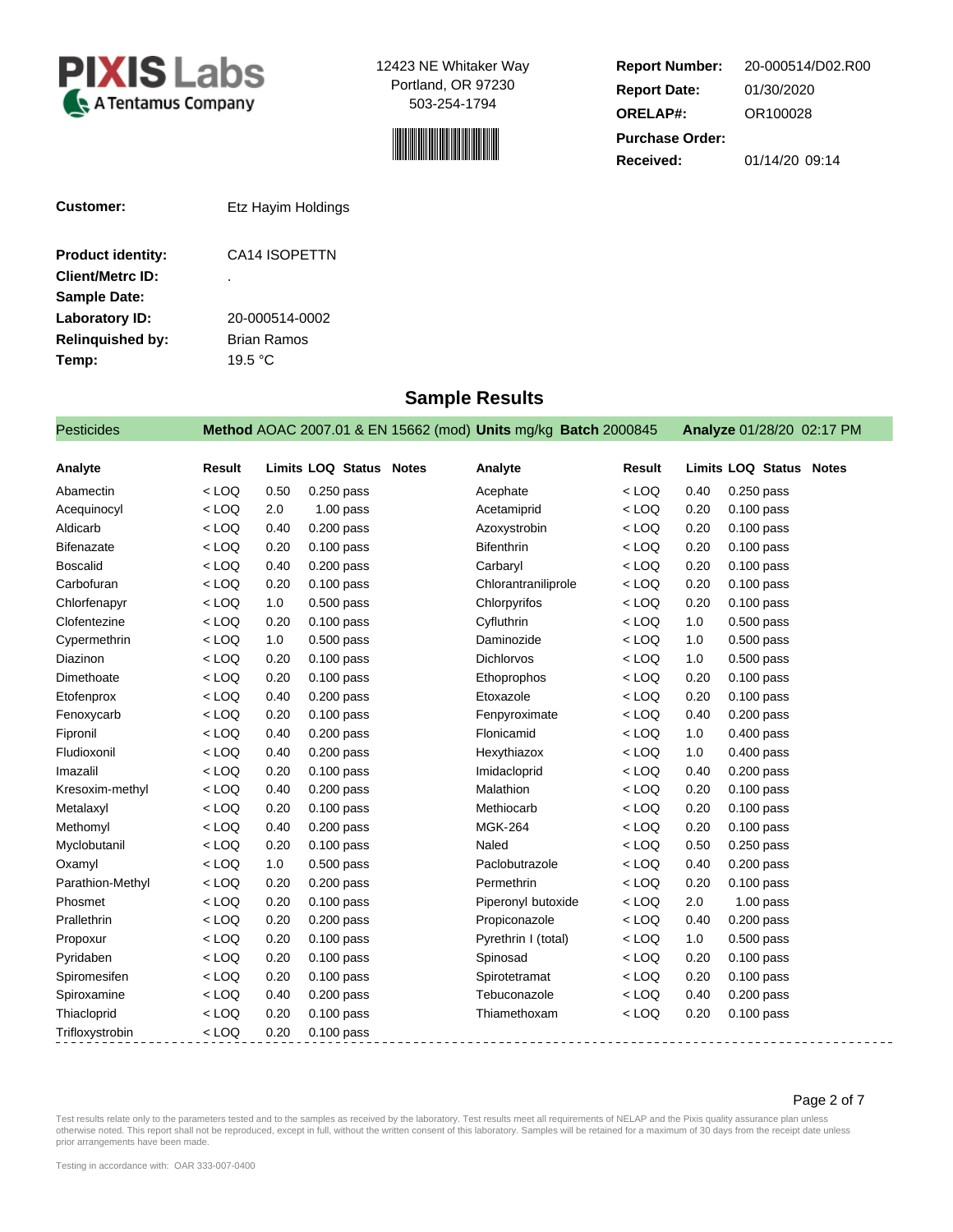



**Report Number: Report Date: ORELAP#:** 01/30/2020 OR100028 **Received:** 01/14/20 09:14 **Purchase Order:** 20-000514/D05.R00

-------------

| <b>Customer:</b>         | Etz Hayim Holdings |
|--------------------------|--------------------|
| <b>Product identity:</b> | CA14 ISOPETTN      |
| <b>Client/Metrc ID:</b>  | ٠                  |
| Laboratory ID:           | 20-000514-0005     |

 $\frac{1}{2} \frac{1}{2} \frac{1}{2} \frac{1}{2} \frac{1}{2} \frac{1}{2} \frac{1}{2} \frac{1}{2} \frac{1}{2} \frac{1}{2} \frac{1}{2} \frac{1}{2} \frac{1}{2} \frac{1}{2} \frac{1}{2} \frac{1}{2} \frac{1}{2} \frac{1}{2} \frac{1}{2} \frac{1}{2} \frac{1}{2} \frac{1}{2} \frac{1}{2} \frac{1}{2} \frac{1}{2} \frac{1}{2} \frac{1}{2} \frac{1}{2} \frac{1}{2} \frac{1}{2} \frac{1}{2} \frac{$ 

#### **Summary**

**Microbiology:**

Less than LOQ for all analytes. 

- - - -

Page 1 of 5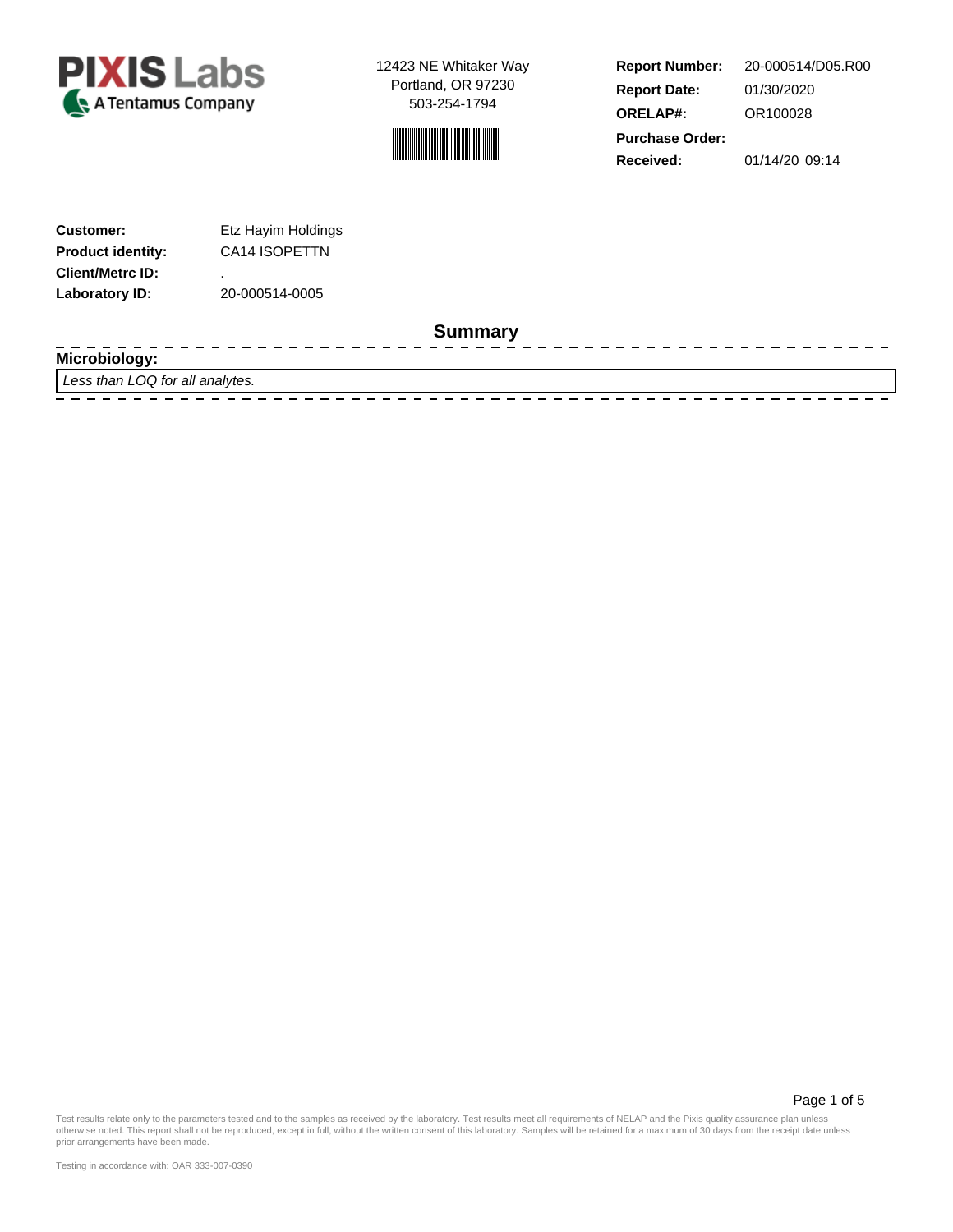



**Report Number: Report Date: ORELAP#:** 01/30/2020 OR100028 **Received:** 01/14/20 09:14 **Purchase Order:** 20-000514/D05.R00

| Customer:                | Etz Hayim Holdings        |
|--------------------------|---------------------------|
| <b>Product identity:</b> | CA14 ISOPETTN             |
| <b>Client/Metrc ID:</b>  | ٠                         |
| <b>Sample Date:</b>      |                           |
| Laboratory ID:           | 20-000514-0005            |
| <b>Relinguished by:</b>  | Brian Ramos               |
| Temp:                    | 19.5 $\mathrm{^{\circ}C}$ |

## **Sample Results**

| Microbiology            |        |        |       |     |         |          |                      |              |
|-------------------------|--------|--------|-------|-----|---------|----------|----------------------|--------------|
| Analyte                 | Result | ∟imits | Units | LOQ | Batch   | Analvze  | Method               | <b>Notes</b> |
| Mold (RAPID Petrifilm)  | < LOQ  |        | cfu/g | 10  | 2000761 | 01/28/20 | AOAC 2014.05 (RAPID) | X            |
| Yeast (RAPID Petrifilm) | < LOQ  |        | cfu/a | 10  | 2000761 | 01/28/20 | AOAC 2014.05 (RAPID) |              |

Page 2 of 5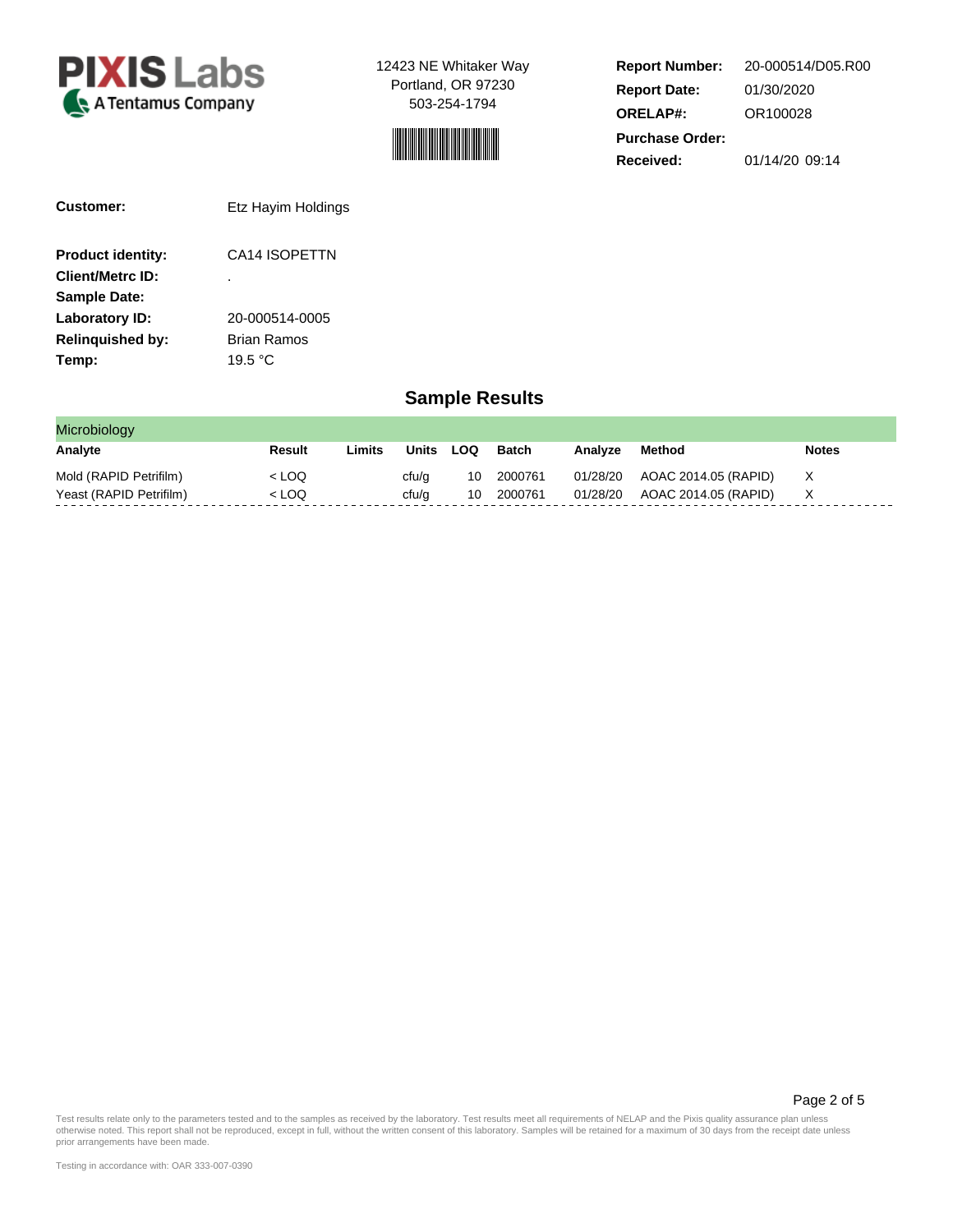



**Report Number: Report Date: ORELAP#:** 01/30/2020 OR100028 **Received:** 01/14/20 09:14 **Purchase Order:** 20-000514/D06.R00

-------------

| <b>Customer:</b>         | Etz Hayim Holdings |
|--------------------------|--------------------|
| <b>Product identity:</b> | CA14 ISOPETTN      |
| <b>Client/Metrc ID:</b>  | ٠                  |
| Laboratory ID:           | 20-000514-0006     |

 $\frac{1}{2}$ 

#### **Summary**

**Microbiology:**

Less than LOQ for all analytes. 

- - - -

Page 1 of 5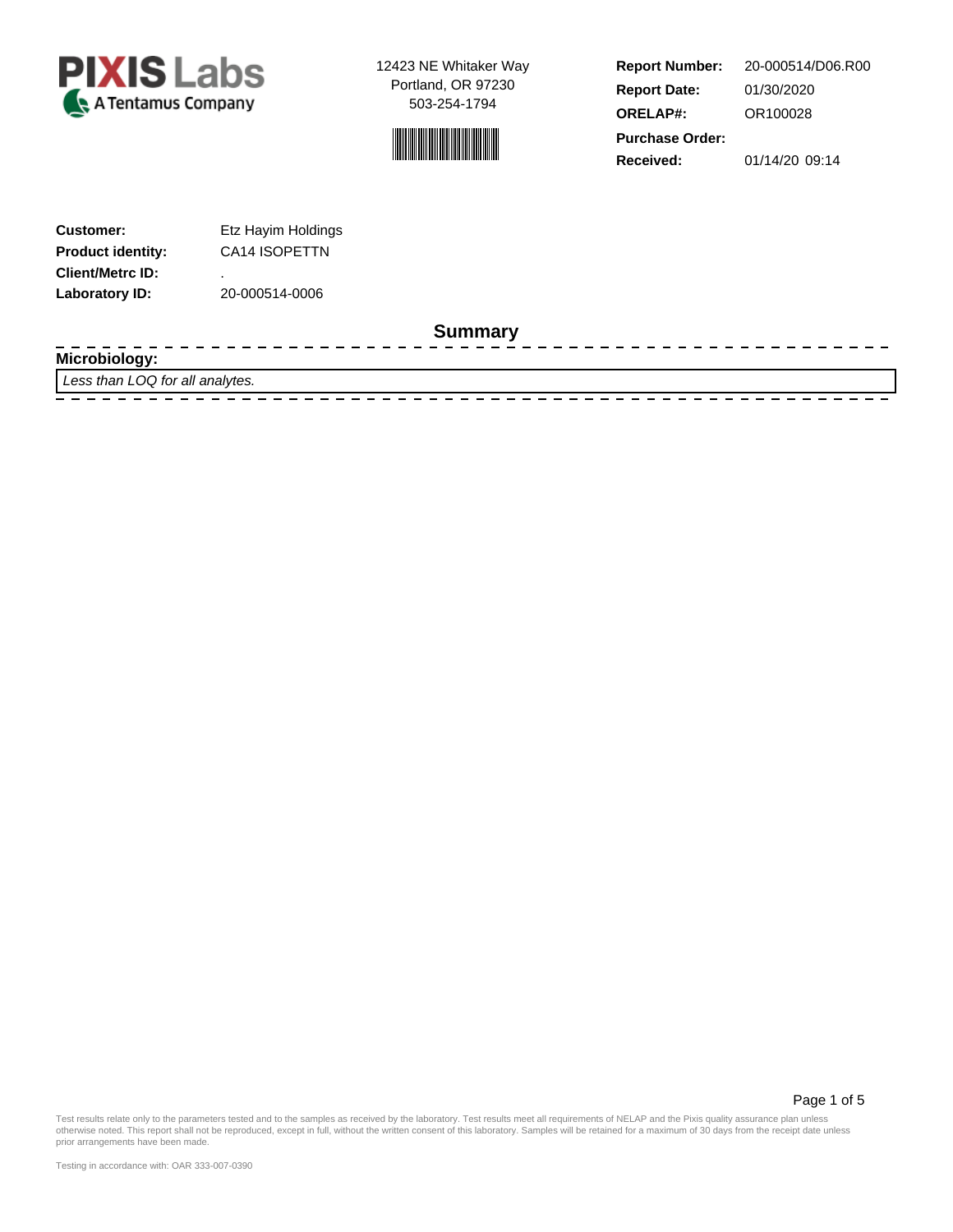



**Report Number: Report Date: ORELAP#:** 01/30/2020 OR100028 **Received:** 01/14/20 09:14 **Purchase Order:** 20-000514/D06.R00

| Customer:                | Etz Hayim Holdings |
|--------------------------|--------------------|
| <b>Product identity:</b> | CA14 ISOPETTN      |
| <b>Client/Metrc ID:</b>  | ٠                  |
| <b>Sample Date:</b>      |                    |
| Laboratory ID:           | 20-000514-0006     |
| <b>Relinguished by:</b>  | Brian Ramos        |
| Temp:                    | 19.5 °C            |

### **Sample Results**

| Microbiology           |         |        |           |    |            |         |                                  |              |
|------------------------|---------|--------|-----------|----|------------|---------|----------------------------------|--------------|
| Analyte                | Result  | Limits | Units LOQ |    | Batch      | Analvze | Method                           | <b>Notes</b> |
| E.coli                 | $<$ LOQ |        | cfu/a     |    | 10 2000759 |         | 01/28/20 AOAC 991.14 (Petrifilm) | $\mathsf{X}$ |
| <b>Total Coliforms</b> | $<$ LOQ |        | cfu/a     | 10 | 2000759    |         | 01/28/20 AOAC 991.14 (Petrifilm) | $\mathsf{X}$ |

Page 2 of 5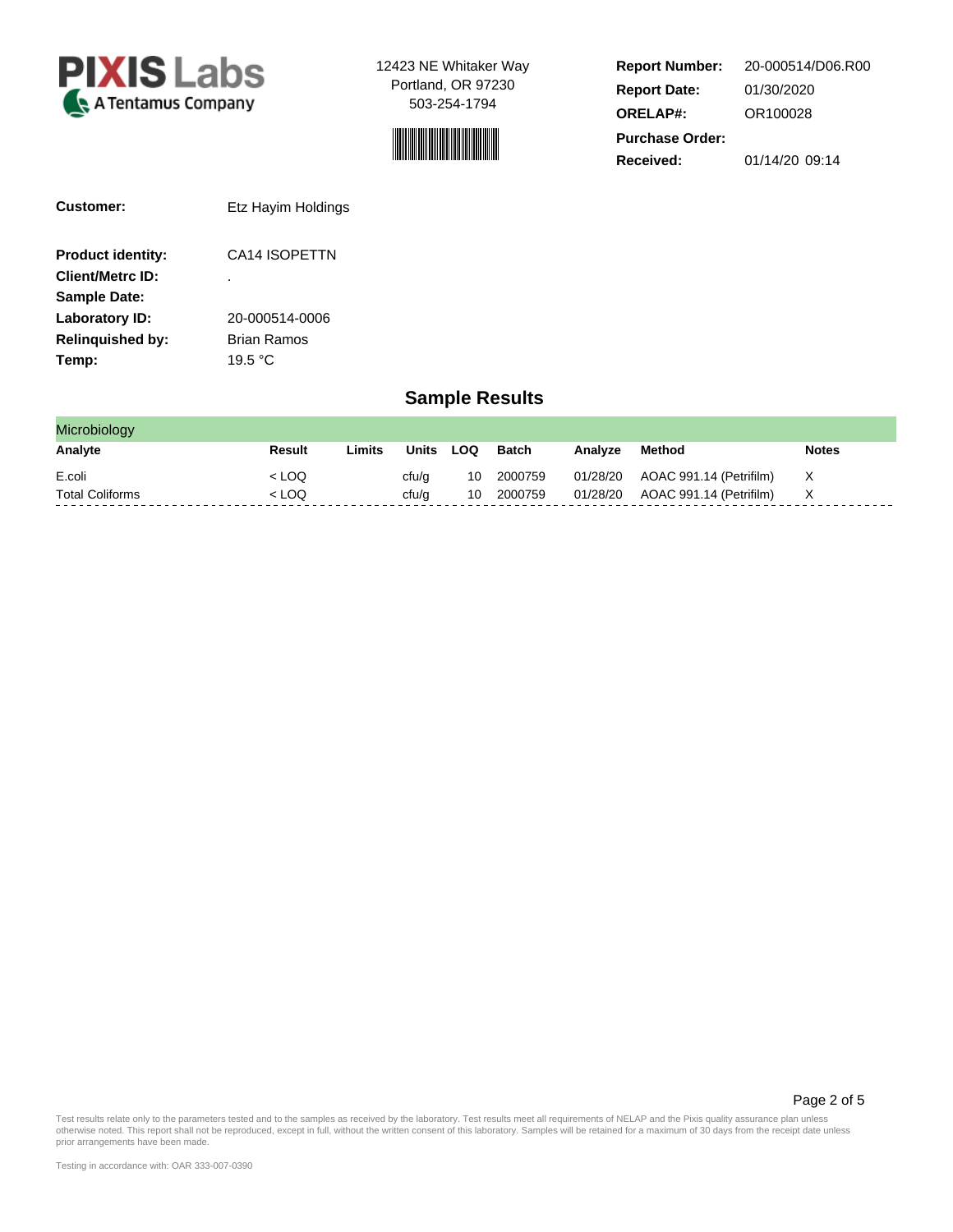



**Report Number: Report Date: ORELAP#:** 01/30/2020 OR100028 **Received:** 01/14/20 09:14 **Purchase Order:** 20-000514/D03.R00

------------------

| <b>Customer:</b>         | Etz Hayim Holdings |
|--------------------------|--------------------|
| <b>Product identity:</b> | CA14 ISOPETTN      |
| <b>Client/Metrc ID:</b>  | ٠                  |
| Laboratory ID:           | 20-000514-0003     |

 $- - - - -$ 

### **Summary**

**Residual Solvents:**

All analytes passing and less than LOQ.

- - - - -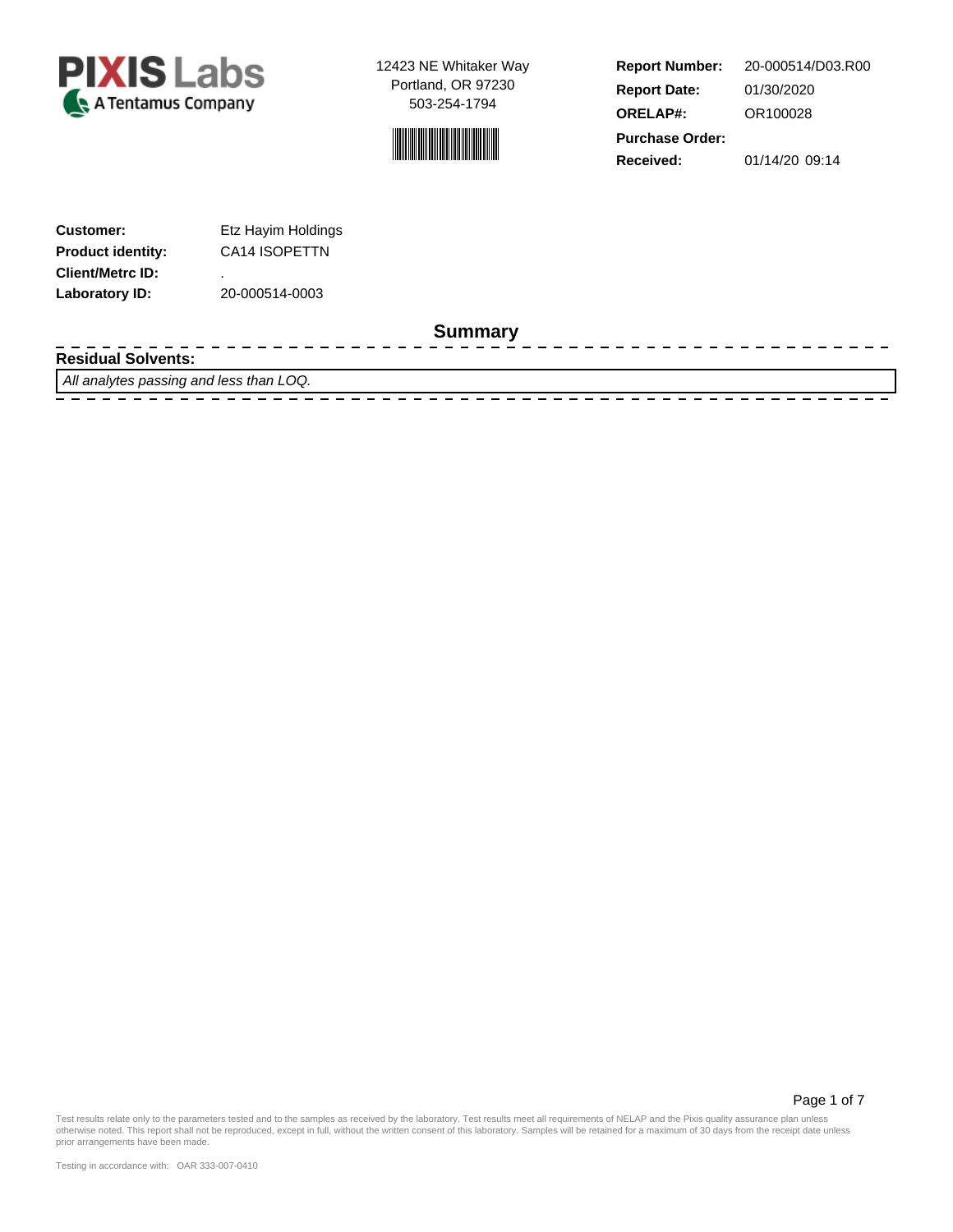



**Report Number: Report Date: ORELAP#:** 01/30/2020 OR100028 **Received:** 01/14/20 09:14 **Purchase Order:** 20-000514/D03.R00

| Customer:                | Etz Hayim Holdings        |
|--------------------------|---------------------------|
| <b>Product identity:</b> | CA14 ISOPETTN             |
| <b>Client/Metrc ID:</b>  | ٠                         |
| <b>Sample Date:</b>      |                           |
| Laboratory ID:           | 20-000514-0003            |
| <b>Relinquished by:</b>  | Brian Ramos               |
| Temp:                    | 19.5 $\mathrm{^{\circ}C}$ |

**Sample Results**

| <b>Solvents</b>      | Method EPA5021A |      |      |                         | Units $\mu$ g/g                | <b>Batch 2000791</b> |         |                                |      |      | Analyze 01/27/20 02:45 PM |
|----------------------|-----------------|------|------|-------------------------|--------------------------------|----------------------|---------|--------------------------------|------|------|---------------------------|
| Analyte              | <b>Result</b>   |      |      | Limits LOQ Status Notes | Analyte                        |                      | Result  | <b>Limits LOQ Status Notes</b> |      |      |                           |
| 1,4-Dioxane          | $<$ LOQ         | 380  | 100  | pass                    | 2-Butanol                      |                      | $<$ LOQ | 5000                           | 200  | pass |                           |
| 2-Ethoxyethanol      | $<$ LOQ         | 160  | 30.0 | pass                    | 2-Methylbutane                 |                      | $<$ LOQ |                                | 200  |      |                           |
| 2-Methylpentane      | $<$ LOQ         |      | 30.0 |                         | 2-Propanol (IPA)               |                      | $<$ LOQ | 5000                           | 200  | pass |                           |
| 2,2-Dimethylbutane   | $<$ LOQ         |      | 30.0 |                         | 2,2-Dimethylpropane            |                      | $<$ LOQ |                                | 200  |      |                           |
| 2,3-Dimethylbutane   | $<$ LOQ         |      | 30.0 |                         | 3-Methylpentane                |                      | $<$ LOQ |                                | 30.0 |      |                           |
| Acetone              | $<$ LOQ         | 5000 | 200  | pass                    | Acetonitrile                   |                      | $<$ LOQ | 410                            | 100  | pass |                           |
| Benzene              | $<$ LOQ         | 2.00 | 1.00 | pass                    | Butanes (sum)                  |                      | $<$ LOQ | 5000                           | 400  | pass |                           |
| Cyclohexane          | $<$ LOQ         | 3880 | 200  | pass                    | Ethyl acetate                  |                      | $<$ LOQ | 5000                           | 200  | pass |                           |
| Ethyl benzene        | $<$ LOQ         |      | 200  |                         | Ethyl ether                    |                      | $<$ LOQ | 5000                           | 200  | pass |                           |
| Ethylene glycol      | $<$ LOQ         | 620  | 200  | pass                    | Ethylene oxide                 |                      | < LOQ   | 50.0                           | 30.0 | pass |                           |
| Hexanes (sum)        | $<$ LOQ         | 290  | 150  | pass                    | Isopropyl acetate              |                      | $<$ LOQ | 5000                           | 200  | pass |                           |
| Isopropylbenzene     | $<$ LOQ         | 70.0 | 30.0 | pass                    | m,p-Xylene                     |                      | $<$ LOQ |                                | 200  |      |                           |
| Methanol             | $<$ LOQ         | 3000 | 200  | pass                    | Methylene chloride             |                      | $<$ LOQ | 600                            | 200  | pass |                           |
| Methylpropane        | $<$ LOQ         |      | 200  |                         | n-Butane                       |                      | $<$ LOQ |                                | 200  |      |                           |
| n-Heptane            | $<$ LOQ         | 5000 | 200  | pass                    | n-Hexane                       |                      | $<$ LOQ |                                | 30.0 |      |                           |
| n-Pentane            | $<$ LOQ         |      | 200  |                         | o-Xylene                       |                      | $<$ LOQ |                                | 200  |      |                           |
| Pentanes (sum)       | $<$ LOQ         | 5000 | 600  | pass                    | Propane                        |                      | $<$ LOQ | 5000                           | 200  | pass |                           |
| Tetrahydrofuran      | $<$ LOQ         | 720  | 100  | pass                    | Toluene                        |                      | $<$ LOQ | 890                            | 100  | pass |                           |
| <b>Total Xylenes</b> | < LOQ           |      | 400  |                         | <b>Total Xylenes and Ethyl</b> |                      | $<$ LOQ | 2170                           | 600  | pass |                           |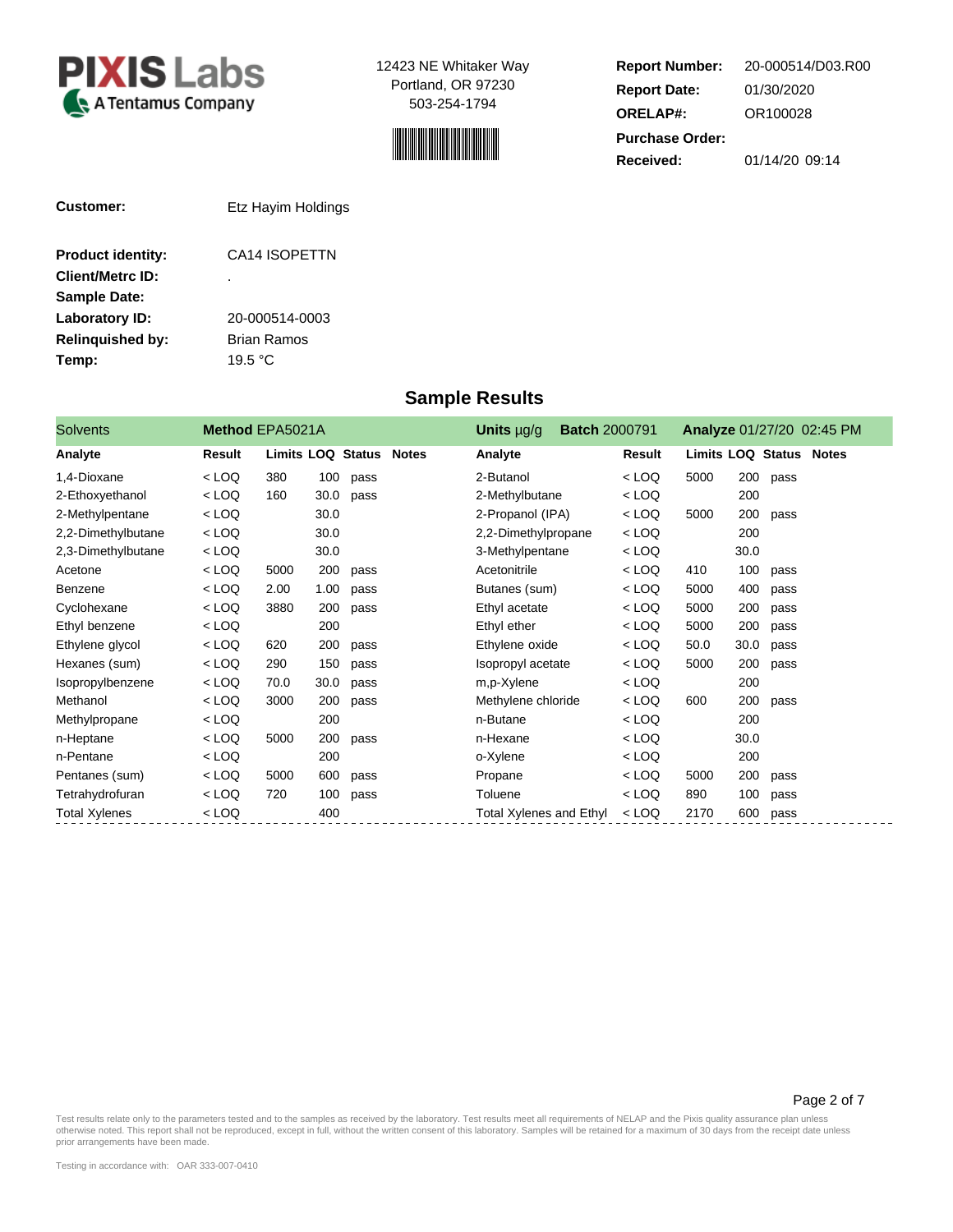



**Report Number: Report Date: ORELAP#:** 01/30/2020 OR100028 **Received:** 01/14/20 09:14 **Purchase Order:** 20-000514/D04.R00

--------------

| <b>Customer:</b>         | Etz Hayim Holdings |
|--------------------------|--------------------|
| <b>Product identity:</b> | CA14 ISOPETTN      |
| <b>Client/Metrc ID:</b>  | ٠                  |
| Laboratory ID:           | 20-000514-0004     |

 $\frac{1}{2}$ 

#### **Summary**

**Terpenes:**

----

Less than LOQ for all analytes.

Page 1 of 7